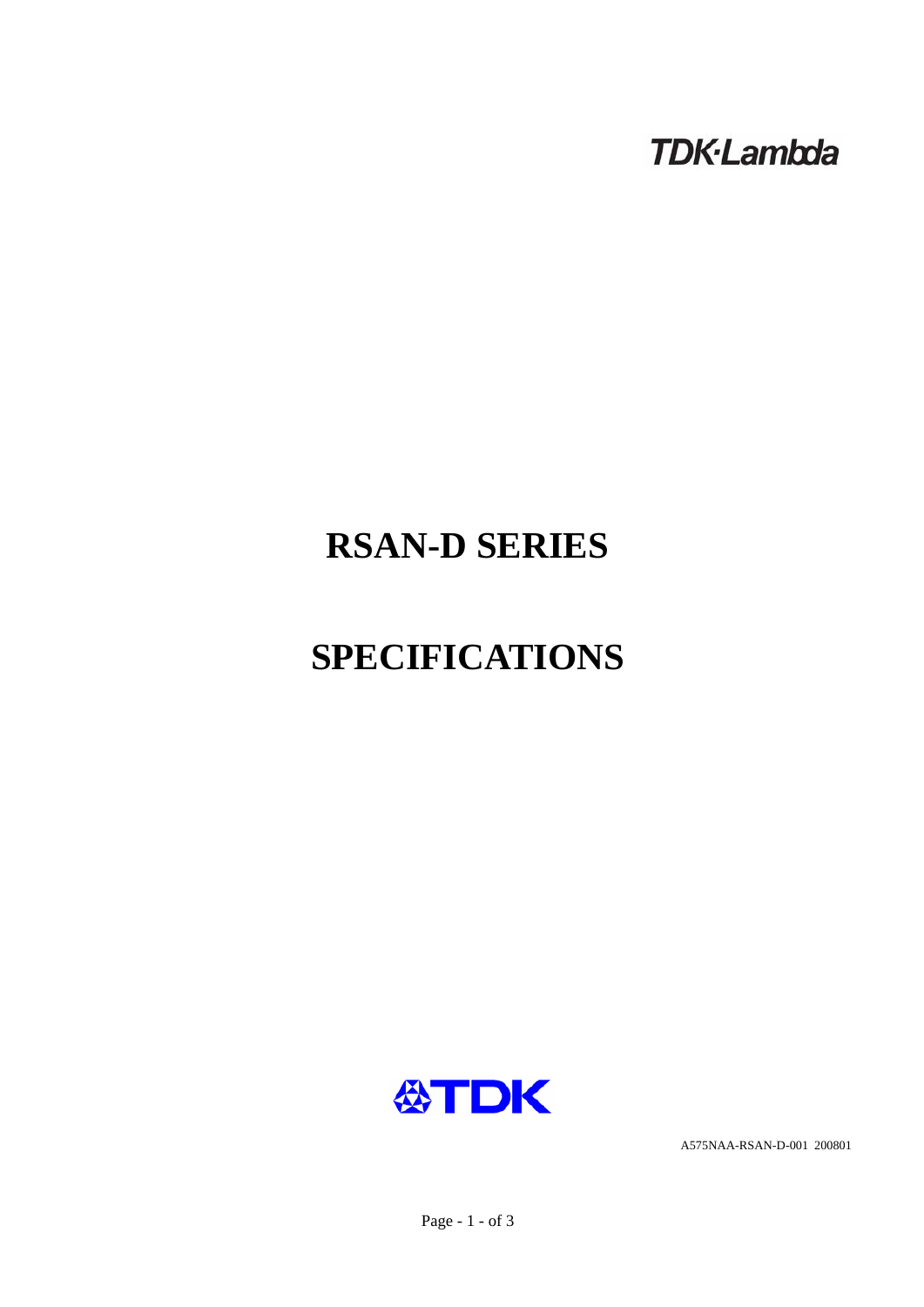### **RSAN-D SERIES**

## **SPECIFICATIONS**

|                | Model<br>Items                                                    |            |                          | <b>RSAN-2003D</b>                                                                                                                                        | <b>RSAN-2006D</b> | <b>RSAN-2010D</b> | <b>RSAN-2016D</b> | <b>RSAN-2020D</b> |  |  |
|----------------|-------------------------------------------------------------------|------------|--------------------------|----------------------------------------------------------------------------------------------------------------------------------------------------------|-------------------|-------------------|-------------------|-------------------|--|--|
| 1              | Rated Voltage (AC, DC)                                            |            | V                        | 250                                                                                                                                                      |                   |                   |                   |                   |  |  |
| 2              | Rated Current (AC, DC)<br>$*1$                                    |            | A                        | 3                                                                                                                                                        | 6                 | 10                | 16                | 20                |  |  |
| 3              | <b>Test Voltage</b><br>(terminals to base plate, 1min AC)         |            | V                        | 2500 at $20\pm15^{\circ}$ C, 65 $\pm$ 20 %                                                                                                               |                   |                   |                   |                   |  |  |
| $\overline{4}$ | <b>Isolation Resistance</b><br>(terminals to base plate, 500V DC) |            | $M \Omega$               | 100 min. at $20\pm15^{\circ}$ C, $65\pm20^{\circ}$ %                                                                                                     |                   |                   |                   |                   |  |  |
| 5              | Leakage Current                                                   | 250V, 60Hz | mA                       | 1 max.                                                                                                                                                   |                   |                   |                   |                   |  |  |
| 6              | DC Resistance (both lines)                                        |            | $m \Omega$               | 250                                                                                                                                                      | 110               | 40                | 20                | 10                |  |  |
| 7              | <b>Temperature Rise</b>                                           |            | $\rm ^{\circ}C$          | 30 max.                                                                                                                                                  |                   |                   |                   |                   |  |  |
| 8              | <b>Operating Temperature</b>                                      |            | $^{\circ}C$              | $-25 \sim +85$                                                                                                                                           |                   |                   |                   |                   |  |  |
| 9              | <b>Operating Humidity</b>                                         |            | $\overline{\phantom{a}}$ | $15 \sim 85$ % RH                                                                                                                                        |                   |                   |                   |                   |  |  |
| 10             | <b>Storage Temperature</b>                                        |            | $\rm ^{\circ}C$          | $-25 - +85$                                                                                                                                              |                   |                   |                   |                   |  |  |
| 11             | <b>Storage Humidity</b>                                           |            | $\sim$                   | $5 \sim 85$ % RH                                                                                                                                         |                   |                   |                   |                   |  |  |
| 12             | Vibration                                                         |            | $\overline{\phantom{a}}$ | Frequency : $10 \sim 55$ Hz Acceleration : $9.8$ m/s <sup>2</sup> , Sweep for 1 min.<br>Dimension and times $: X, Y$ and $Z$ directions for 1 hour each. |                   |                   |                   |                   |  |  |
| 13             | <b>Safety Standards</b>                                           |            | $\overline{\phantom{a}}$ | EN60939 (SEMKO), UL1283, CSA C22.2 No.8                                                                                                                  |                   |                   |                   |                   |  |  |
| 14             | Weight                                                            |            | g                        | 200                                                                                                                                                      | 260               | 260               | 260               | 260               |  |  |

#### **NOTE**

 \*1 Value for Ta less than 55 °C (include 55 °C) For Ta more than 55 °C (not include 55 °C) According to the derating curve shown on the right.



#### **CAUTION**

·Specifications which provide more details for the proper and safe use of the described product are available upon request.

·All specification are subject to change without notice.

A575NAA-RSAN-D-001 200801